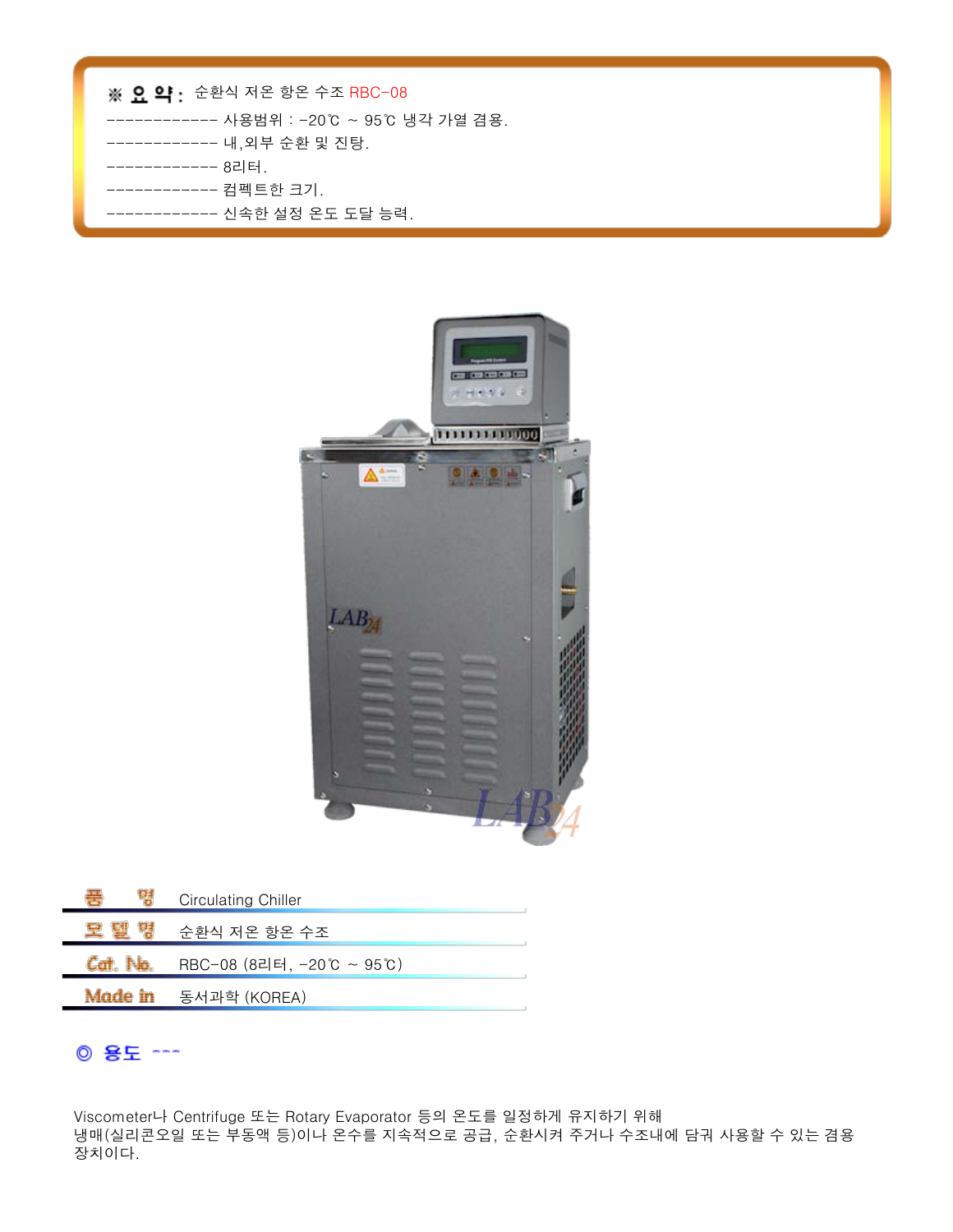냉각된 냉매를 순환시켜 냉각하거나 히터를 이용하여 가열시킨 온수을 순환시켜 온도를 일정하게 유지시킬 수 있으 며, 순환수의 온도에 따라, 해당 장치의 필요 냉각 용량에 따라 선택할 수 있습니다.

## ◎ 특징 ---

◎ Digital P.I.D Controller 방식으로 정확한 온도조절이 가능하다.

◎ 순환펌프 장착으로 내부 자체 순환 및 외부로의 순환도 가능하므로 분석기기 및 계측기기의 항/온수 공급에 적합 하다.

◎ 과전류 및 누전에 대비한 안전장치를 갖추고 있다.

◎ Bath내의 수위가 낮아지면 히터의 전원이 자동으로 차단된다.

◎ PolyureThane Foam 단열재를 사용하여 온도가 안정되게 유지된다.

◎ 외부 순환 호스는 내경 8mm 실리콘 튜빙을 사용하면 됩니다. 길이는 짧아야 효율이 좋다.

◎ 5℃ 이하에서 사용할 경우 실리콘 오일, 에틸렌글리콜이나 부동액 등을 사용할 수 있다.

## ◎ 사양 ---

| Model                                 |       | $RBC-08$                          |
|---------------------------------------|-------|-----------------------------------|
| <b>Bath Capacity</b>                  |       | 8 Liter (물 소요량 최대 6.5리터)          |
| In Size<br>$(W \times D \times H)$ mm | 내부 전체 | $200 \times 300 \times 150$       |
|                                       | 베스 상단 | 200 × 150 × 150                   |
| Out Size (WX DX H)mm                  |       | 270 × 350 × 530 (Head포함 700)      |
| Weight (Kg)                           |       | 27.35                             |
| <b>Heater Capacity</b>                |       | 1500 W                            |
| <b>Temp Range</b>                     |       | $-20^{\circ}$ C To $95^{\circ}$ C |
| <b>Temp Accuracy</b>                  |       | $±0.5$ ℃                          |
| <b>Temp Controller</b>                |       | LCD Programmable PID Controller   |
| Sensor                                |       | $PT-100\Omega$                    |
| <b>Time Range</b>                     |       | 99 Hr 59 Min                      |
| <b>Time Controller</b>                |       | Digital Display                   |
| <b>Material Bath</b>                  |       | Stainless Steel 1tmm              |
| Out                                   |       | Steel Plate With Powder Coating   |
| Heater                                |       | <b>Stainless Steel</b>            |
| Insulation                            |       | PolyureThane Foam                 |
| Low Level                             |       | Level Switch                      |
| <b>Pump Capacity</b>                  |       | 7 Liter / Min 1.5M Out-In Let     |
| Refrigerator                          |       | Air Cooling Unit System 1/4 Hp    |
| Safety                                |       | Over Current Circuit Breaker      |
| Power                                 |       | AC 220V 60Hz 1ø                   |